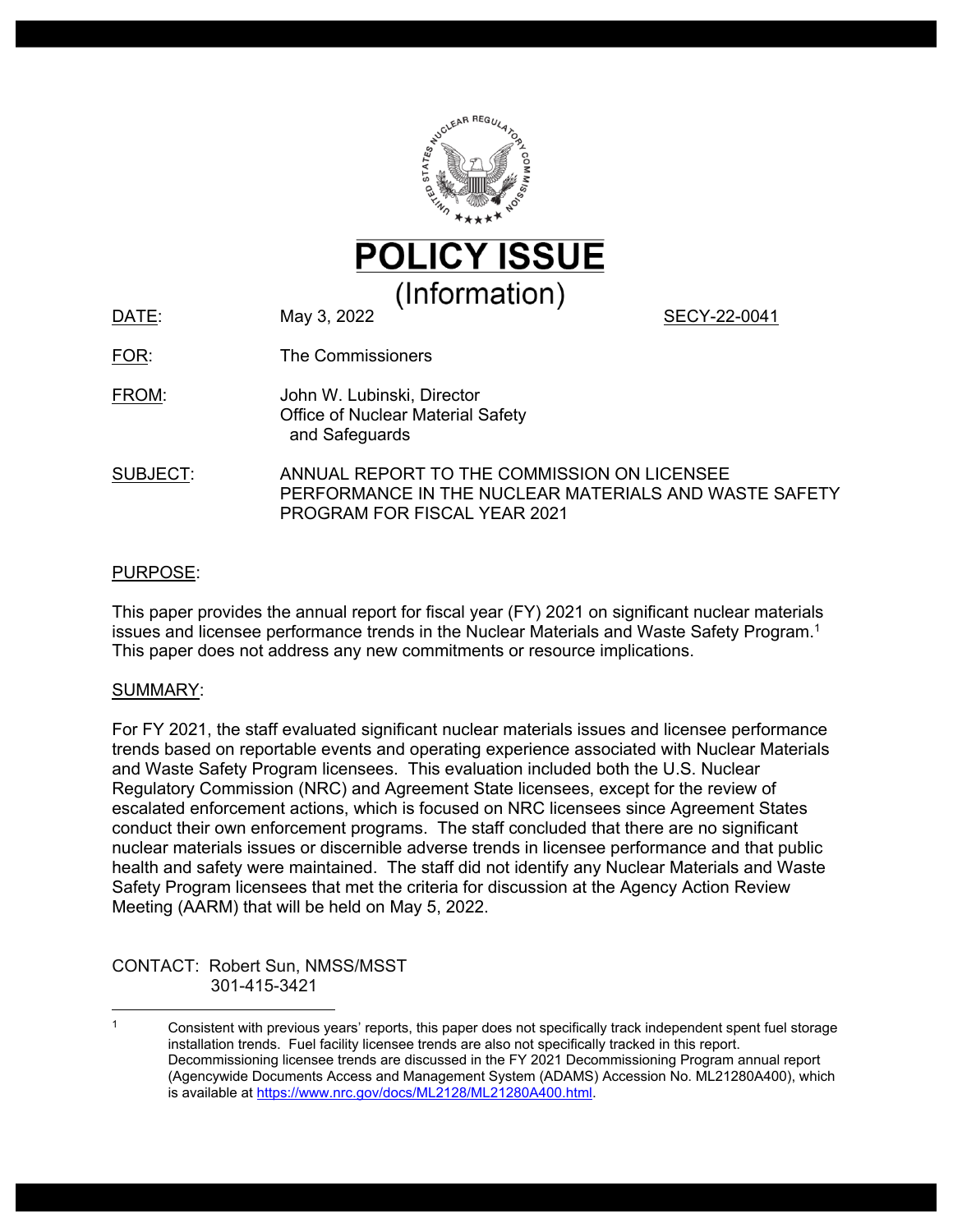# BACKGROUND:

On June 28, 2002, the Commission issued Staff Requirements Memorandum (SRM) M020501, "Briefing on Results of Agency Action Review Meeting—Reactors, 9:00 A.M., Wednesday, May 1, 2002, Commissioners' Conference Room, One White Flint North, Rockville, Maryland (Open to Public Attendance)" (ADAMS Accession No. ML021820604). In the SRM, the Commission directed the staff to propose a process for providing the Commission with annual updates on significant nuclear materials issues (such as overexposures, medical events, and lost or stolen sources) and on adverse licensee performance.

In response to SRM-M020501, the staff developed SECY-02-0216, "Proposed Process for Providing Information on Significant Nuclear Materials Issues and Adverse Licensee Performance," dated December 11, 2002 (ADAMS Accession No. ML022410435). On February 25, 2003, the Commission issued SRM-SECY-02-0216 (ADAMS Accession No. ML030560328), which approved the staff's proposed criteria and process and directed the staff to provide the report on an annual basis. Subsequently, in SECY-08-0135, "Revision of the Criteria for Identifying Nuclear Materials Licensees for Discussion at the Agency Action Review Meeting," dated September 16, 2008 (ADAMS Accession No. ML082480564), the staff updated the criteria to provide additional clarity and incorporate the NRC's current policies and procedures. The Commission approved the revised criteria and directed the staff to include an additional criterion pertaining to licensees that were discussed at a previous AARM, but their corrective actions were ineffective in correcting the underlying performance issues. The Commission received the revised criteria for identifying nuclear materials licensees for discussion at the AARM in SECY-11-0132, "Revision of the Criteria for Identifying Nuclear Material Licensees for Discussion at the Agency Action Review Meeting," dated September 20, 2011 (ADAMS Accession No. ML112280111).

#### DISCUSSION:

The NRC staff evaluated significant issues and licensee performance trends for FY 2021 using strategic outcomes and performance measure data, assessment of data reported to the Nuclear Material Events Database (NMED), abnormal occurrence (AO) data, Integrated Materials Performance Evaluation Program (IMPEP) significant actions, input related to the Coronavirus Disease 2019 (COVID-19) Pandemic, programmatic self-assessment results and improvements, data derived from escalated enforcement actions, and significant licensee performance issues. The sections below present the results of the staff's evaluation with respect to this information, followed by overall conclusions on significant issues and licensee performance in the Nuclear Materials and Waste Safety Program.

#### Strategic Outcomes and Performance Measure Data

In the FY 2021 Agency Financial Report (AFR) (ADAMS Accession No. ML21348A037), the agency reported its FY 2021 performance results. The agency met its performance goals for both safety and security, with no occurrences of events that met the reporting criteria. The FY 2021 AFR is available at [https://www.nrc.gov/reading-rm/doc](https://www.nrc.gov/reading-rm/doc-collections/nuregs/staff/sr2220/v5/index.html#abs)[collections/nuregs/staff/sr2220/v5/index.html#abs](https://www.nrc.gov/reading-rm/doc-collections/nuregs/staff/sr2220/v5/index.html#abs).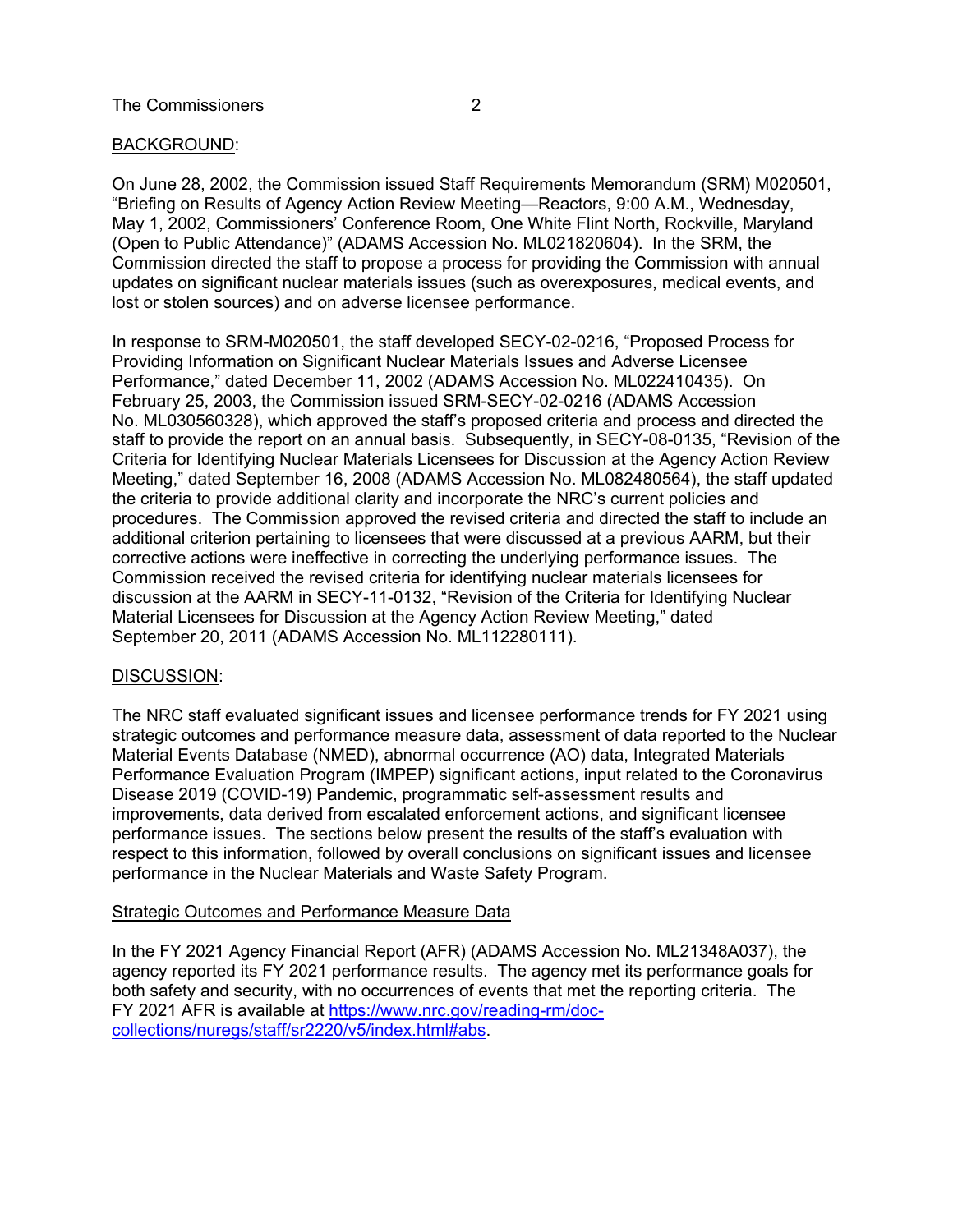#### Annual Assessment of Event Data

The staff reviews materials events to ensure timely responsiveness and a level of management involvement appropriate to the event's significance. The Headquarters Operations Officer immediately reviews events requiring formal reports to the NRC Operations Center to determine whether they are significant enough to warrant immediate agency management awareness and possible action. Regional coordinators in the Office of Nuclear Material Safety and Safeguards (NMSS) review all materials events reported to the Operations Center and evaluate them against AO and International Nuclear Event Scale reporting criteria. Agency management is briefed when necessary, depending on the significance and severity of the event. Response to significant events is managed with the appropriate level of agency resources, ranging from review by Analysis and Trending Groups (ATGs) to reactive inspections and orders issued to licensees.

Throughout the year, the ATGs identify possible issues or trends that may require additional agency action. Regional coordinators also review significant international events. For FY 2021, no significant generic implications or trends were identified.

The staff did issue an Information Notice to alert licensees of recent issues associated with monitoring occupational exposure to radiation from licensed and unlicensed radiation sources. The Information Notice resulted from NRC-identified issues at medical-use licensees with compliance issues associated with interventional radiology physicians who conducted licensed activities under the provisions of Title 10 of the *Code of Federal Regulations* (10 CFR) 35.1000, "Other medical uses of byproduct material or radiation from byproduct material." This Information Notice can be found at [https://www.nrc.gov/reading-rm/doc-collections/](https://www.nrc.gov/reading-rm/doc-collections/gen-comm/info-notices/2021/index.html) [gen-comm/info-notices/2021/index.html.](https://www.nrc.gov/reading-rm/doc-collections/gen-comm/info-notices/2021/index.html) While useful to share with licensees in a generic communication, the seven occurrences identified over a two-year period represent a very small percentage of nuclear medicine and radiation therapy procedures and do not represent a significant trend. As part of the ATG review, the staff and the NRC's Advisory Committee on the Medical Uses of Isotopes (ACMUI) also conduct a medical event review each year. The review includes the causes of those events, if known, as well as any recommendations for action. For FY 2021, the ACMUI Subcommittee on Medical Events concluded that the number of medical events for the prior year was low, consistent with previous years (ADAMS Accession No. ML21288A127). The Committee also recommended an ACMUI subcommittee be formed to focus on yttrium-90 events, which make up a significant portion of all medical events, and for the subcommittee to propose, in consultation with the vendors, methods to decrease the number of these events.

The staff also reviews reports in NMED from NRC licensees, the Agreement States, and non-licensees, to identify safety-significant trends and common causes. The staff analyzes the NMED data for the main event types, aggregated for the evaluation of potential trends, and presented in an annual summary report that includes a detailed description of individual events. The FY 2021 report can be found at ADAMS Accession No. ML22049B538, and previous reports are available at <https://nmed.inl.gov/>.

To account for random fluctuations in the event data from year to year and to assess any trends, the staff reviews the data from the last 10 FYs. For the 10-year period from FY 2012 through FY 2021, a total of 4,476 events (670 NRC and 3,806 Agreement State) associated with materials licensees were reported to the NRC, compared to 4,512 events that were reported for the 10-year period from FY 2011 through FY 2020. The ratio of NRC events to Agreement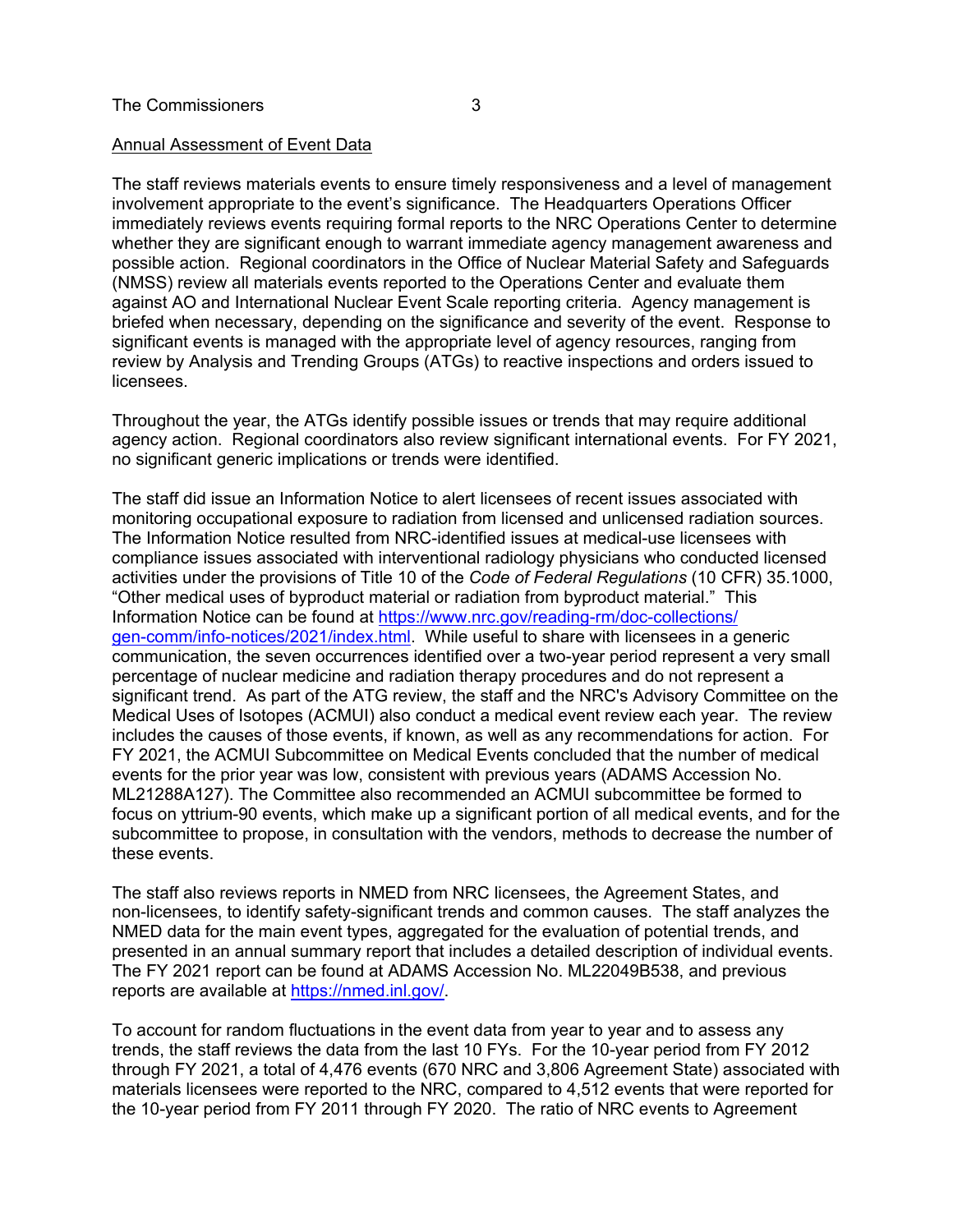#### The Commissioners **4**

State events (15 percent NRC events; 85 percent Agreement State events, from FY 2012 through FY 2021) is consistent with the ratio of NRC licensees to Agreement State licensees (13 percent NRC licensees; 87 percent Agreement State licensees, in FY 2021). These events represent a very small proportion of the total number of activities carried out. For the current 10-year period, the data indicate that the total number of events per year is stable.

A statistically significant decreasing trend over the 10-year period was identified in the number of events in NRC jurisdiction (total number, combining all event types). However, the decreasing number of NRC-regulated events is consistent with the decreasing number of NRC licensees over the 10-year period as additional Agreement States began regulation. The NRC staff concluded that this trend was not an indication of a significant issue or performance trend.

Based on an analysis of the data reported to NMED, the staff determined that events reported in FY 2021 reflect consistent event reporting across both NRC and Agreement State licensees.

#### Abnormal Occurrence Data

The staff identified seven potential AOs related to the medical use of byproduct materials, which is comparable to the number of AOs in prior years. This number of potential AOs is a very small percentage of the estimated number of nuclear medicine and radiation therapy procedures performed in the United States annually. Based on its analysis of the events, the staff did not identify any safety-significant trends or safety concerns.

#### Integrated Materials Performance Evaluation Program

The IMPEP continues to be effective in fulfilling its objective of evaluating the adequacy and compatibility of Agreement State and NRC materials programs. Agreement State and NRC programs continue to adequately protect public health and safety, despite challenges presented by the COVID-19 pandemic. During FY 2021, the NRC and Agreement State staffs conducted nine IMPEP reviews. All nine programs were found adequate to protect public health and safety and the eight Agreement State programs were found compatible with the NRC's regulatory program. Additional details appear in the "Annual Report on Agreement States and the NRC's Radioactive Materials Programs for Calendar Year 2021," issued on April 13, 2022 (ADAMS Accession No. ML22080A218).

#### Escalated Enforcement Action Review

Escalated enforcement actions include Severity Level I, II, and III notices of violation; civil penalties; notices of violation to individuals; and orders to modify, suspend, or revoke NRC licenses or the authority to engage in NRC-licensed activities. In FY 2021, the NRC issued 32 escalated enforcement actions involving Nuclear Materials and Waste Safety Program licensees. The total number of actions increased by two from FY 2020 but remained consistent with the average of 33 actions per year over the last four years. The staff did not identify generic trends that warrant detailed analysis.

#### Licensees with Significant Performance Issues

For FY 2021, the staff identified no nuclear materials licensees that met the criteria in SECY-11-0132 for significant performance issues warranting discussion at the AARM.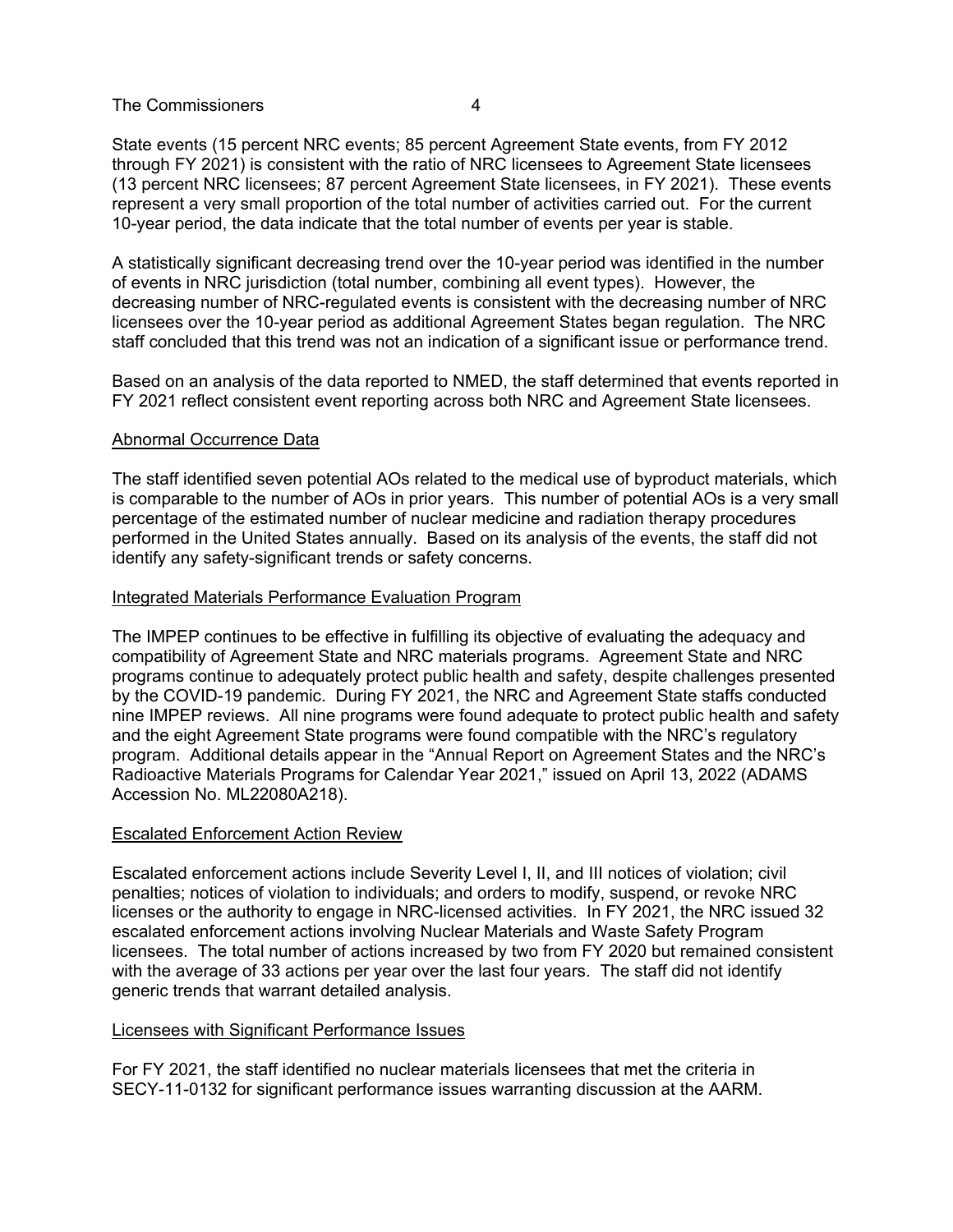#### Nuclear Materials and Waste Safety Oversight During the COVID-19 Pandemic

Nuclear materials and waste oversight activities include programmatic oversight and inspection activities of decommissioning facilities; uranium recovery; low-level waste facilities; fuel cycle facilities; spent fuel storage and transportation; and academic, industrial, and medical uses of nuclear materials. NRC inspection activities verify licensee compliance with the Commission's regulations and thus provide reasonable assurance of adequate protection of public health and safety. As a response to the COVID-19 pandemic, NRC allowed for flexibilities in accomplishing the inspection program. Inspections have been conducted onsite, remotely, or in a hybrid approach with onsite and remote inspection. Inspectors and license reviewers from across the NRC regional offices and headquarters have cooperated to accomplish the highest-priority mission work. The staff continues to coordinate with licensees to ensure the safety of both NRC staff and site personnel. When delays or deviations from the applicable inspection manual chapter were necessary due to COVID-19 considerations, the delays or deviations were tracked, and the NRC staff worked with the affected licensee to put plans in place for completing the inspection as soon as practicable.

NMSS has coordinated with the Office of Nuclear Reactor Regulation on issuing parallel guidance regarding the implementation of the inspection programs upon the staff's reentry from maximum telework to a hybrid work environment. On November 2, 2021, NMSS issued a memorandum (ADAMS Accession No. ML21294A278) providing updated guidance for the implementation of the inspection programs during this transition. This memorandum indicates that inspection programs should be implemented in accordance with the respective Nuclear Materials and Waste Safety Program inspection manual and procedures. It provides certain flexibilities and specifies when to interact with business line leads.

#### *Audit of NMSS COVID-19 Pandemic Oversight Processes*

The Office of the Inspector General (OIG) evaluated the NRC's nuclear materials and waste oversight processes during the COVID-19 pandemic and documented their findings in report "Audit of COVID-19's Impact on Nuclear Materials and Waste Oversight [\(OIG-21-A-15](https://www.nrc.gov/docs/ML2126/ML21266A130.pdf))," dated September 23, 2021 (ADAMS Accession No. ML21266A130). The audit found the NRC's nuclear materials and waste oversight processes during the COVID-19 pandemic have generally been effective in helping the NRC accomplish its mission; however, OIG identified opportunities for strengthening the process during prolonged work disruptions. The OIG made five recommendations to strengthen the agency's approach to conducting its mission during prolonged work disruptions that involve improvements to agency guidance to address inspections during prolonged work disruptions, and enhancements to the Web-Based Licensing (WBL) systems, and guidance to manage recordation of inspection data.

The WBL system was originally deployed for the Nuclear Materials Users business line and has since evolved to include data management and dashboards for licensing and oversight, as appropriate, across all Nuclear Materials and Waste Safety business lines. The NRC staff continues to enhance WBL to expand its usage to meet the needs of the agency, including recommendations from the OIG.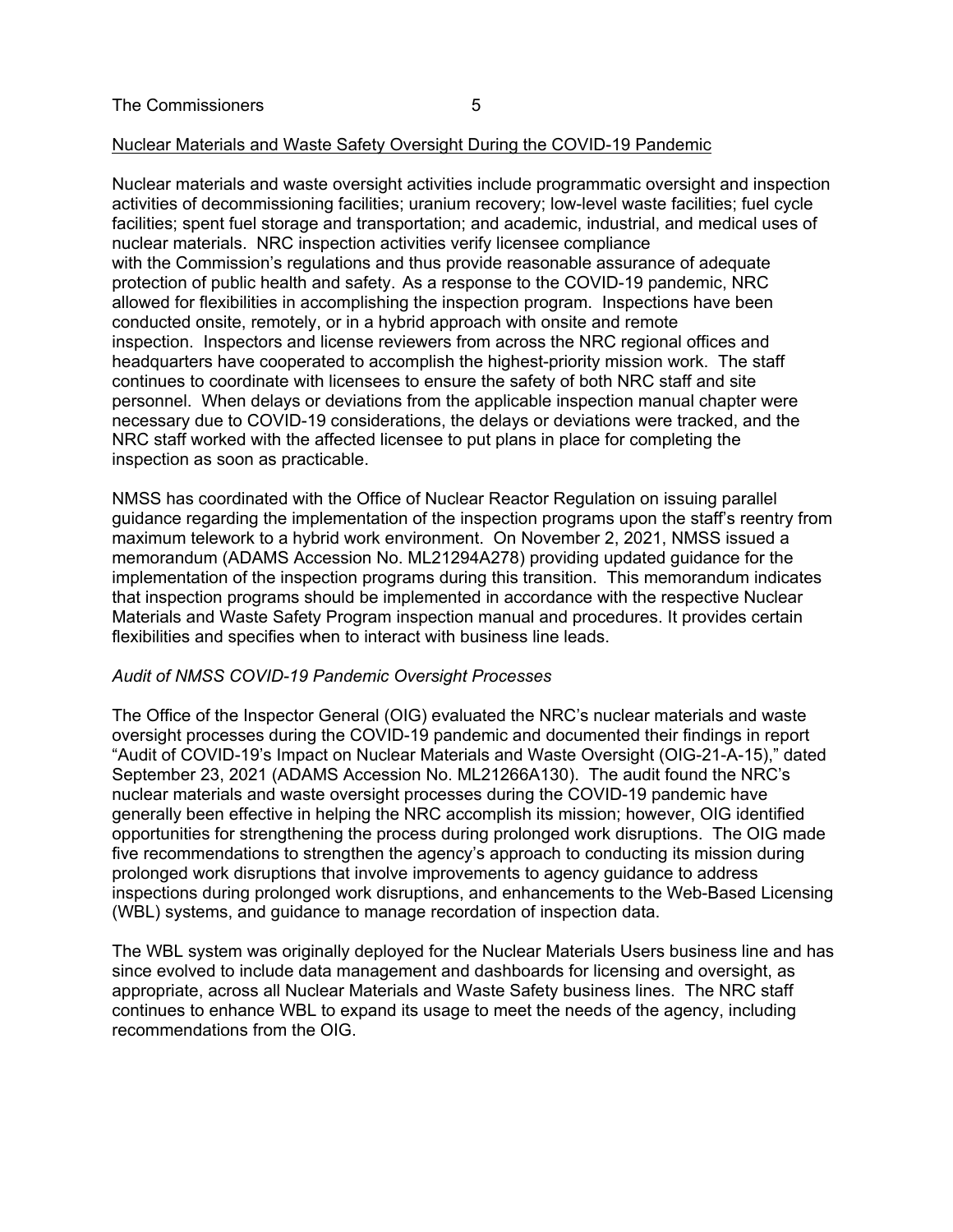#### *NMSS COVID-19 Pandemic Oversight Activities Assessment*

A staff working group evaluated the various practices, adjustments, processes, and inspection techniques used to implement the Nuclear Materials and Waste Safety Program during the COVID-19 pandemic. To accomplish this, the working group conducted outreach to staff via a series of surveys and interviews, held a government-to-government meeting with the Agreement States, and held two public meetings in July and August 2021. External stakeholders: (1) were appreciative of the communication and coordination efforts by the staff to conduct inspections during the pandemic; (2) regarded the use of electronic reading rooms, remote exit meetings, and virtual interviews as very effective and expressed these should continue to be leveraged; and (3) observed the flexibility and responsiveness of the staff during the pandemic.

On November 24, 2021, the working group issued its report (ADAMS Accession No. ML21294A368). The group concluded that the Nuclear Materials and Waste Safety oversight programs remained effective during the COVID-19 pandemic and that the staff continued to demonstrate creativity, innovation, flexibility, and resiliency to best accomplish the objectives of the inspection programs. The working group provided eight recommendations to enhance the implementation of these programs during the COVID-19 pandemic (or any future pandemics or public health emergencies) and to enhance aspects of the current framework for the oversight programs.

The staff is holistically evaluating the working group recommendations for adoption in concert with other ongoing activities to update inspection manual chapters across the Nuclear Materials and Waste Safety Program. Of note, the staff is developing specific guidance for future pandemics that can be included in relevant manual chapters, consistent with a recent recommendation by the NRC Inspector General in OIG-21-A-15, "Audit of COVID-19's Impact on Nuclear Materials and Waste Oversight," dated September 23, 2021 (ADAMS Accession No. ML21266A130).

#### A Coordinated, "OneNMSS" Approach to Nuclear Materials and Waste Safety

In NMSS, the four main business lines (Nuclear Materials Users, Spent Fuel Storage and Transportation, Fuel Facilities, and Decommissioning and Low-Level Waste) have discrete functions across a wide variety of licensees and technologies. In addition, NMSS has integrated reactor-related functions as the Centers of Expertise in rulemaking, environmental reviews, and financial assurance reviews are housed in the office. The office continues to seek ways to harmonize and streamline approaches across this variety of work and programs, adopting a "OneNMSS" approach wherever possible and explaining differences if necessary.

For example, multiple program areas are taking similar approaches to modernize and riskinform their inspection programs. In FY 2021, the reactor decommissioning, fuel cycle, uranium recovery, and spent fuel and transportation inspection manual chapters were updated and published. The staff is currently working on materials decommissioning and nuclear materials manual chapters and associated inspection procedures. These updates have incorporated risk insights to focus inspection effort to areas providing the greatest safety benefit. In addition, NMSS embarked on a coordinated approach to periodically review and update its inspection documents, as well as to fully document "program adjustments" when approaches different from those documented in inspection guidance are necessary. The office issued interim guidance on inspection activities in a memorandum dated February 19, 2021 (ADAMS Accession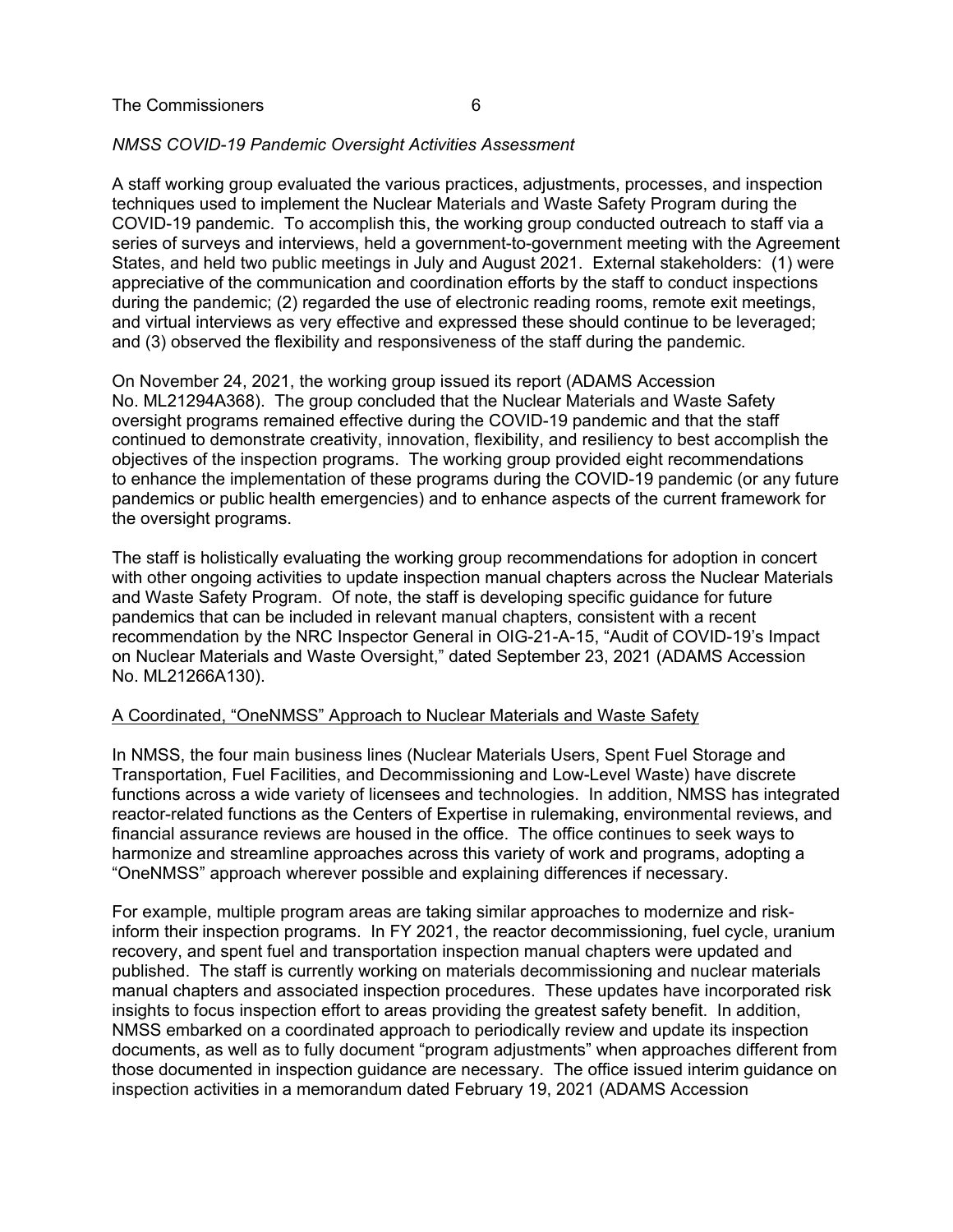The Commissioners 7

No. ML21048A030 [non-public]). The business line managers are taking the necessary steps to align and implement the expectations provided in this memorandum.

The office is also updating and centralizing its procedures for operating experience programs. In the past, the different business lines have assessed operating experience in different ways. NMSS is now seeking a coordinated program to systematically review operating experience, assess its significance, provide timely and effective communication to stakeholders, and apply the lessons learned to regulatory decisions and programs. The new coordinated program will have a shared template, consistent due dates, and established responsibilities. The changes to the program will create consistency in the operating experience program framework but will not limit the flexibility needed for each program area to perform a meaningful assessment of data. The procedural revisions will be complete and incorporated into the program by next year's AARM.

Finally, NMSS is taking a single approach to make greater use of technology and data-driven decision-making. NMSS launched the Data Foundation to increase the use of data-driven decision-making and dashboards, leveraging program-wide enhancements and expansion to the use of the WBL system. In coordination with the Office of the Chief Financial Officer and Embark Venture Studios in the Office of Nuclear Reactor Regulation (NRR), the staff has deployed a total of 14 dashboards as a part of the Data Foundation to date covering a range of uses, such as: monitoring sources, providing key metric data, inspection planning and timeliness, and facilitating licensing actions.

#### Programmatic Self-Assessment and Improvement

#### *Self-assessment of the Waste Incidental to Reprocessing Program*

In 2021, NMSS completed a self-assessment of the Waste Incidental to Reprocessing (WIR) program (ADAMS Accession No. ML21168A265 [non-public]). The scope of the WIR program includes required consultation and monitoring activities for Department of Energy (DOE) sites in the states of South Carolina and Idaho, as directed in the FY 2005 National Defense Authorization Act, as well as consultation activities performed at DOE's request for sites located in other states. The staff conducted the self-assessment to evaluate the performance of the WIR program and identify potential improvements to make the program more effective, efficient, and risk-informed. One driver for the self-assessment was a potential increase in workload given DOE's plans to accelerate certain WIR-related activities, such as closure of legacy underground storage tanks.

The self-assessment provided an opportunity to communicate best practices, promote knowledge management, consider the effectiveness of internal and external communications, and identify any needed improvements to guidance. The assessment methodology included a review of relevant documentation as well as interviews with cognizant staff to obtain their perspectives on program strengths, challenges, and opportunities for improvement. The self-assessment found that the WIR program has been effective in meeting its objectives through a risk-informed, performance-based approach. The program consistently generates high-quality products that provide a sound technical basis to support NRC's WIR consultation and monitoring roles. The self-assessment also identified two recommendations that could improve program effectiveness and efficiency: (1) improvements to guidance and (2) enhanced communications. The results of the self-assessment appear in a report dated June 24, 2021 (ADAMS Accession No. ML21168A265 [non-public]).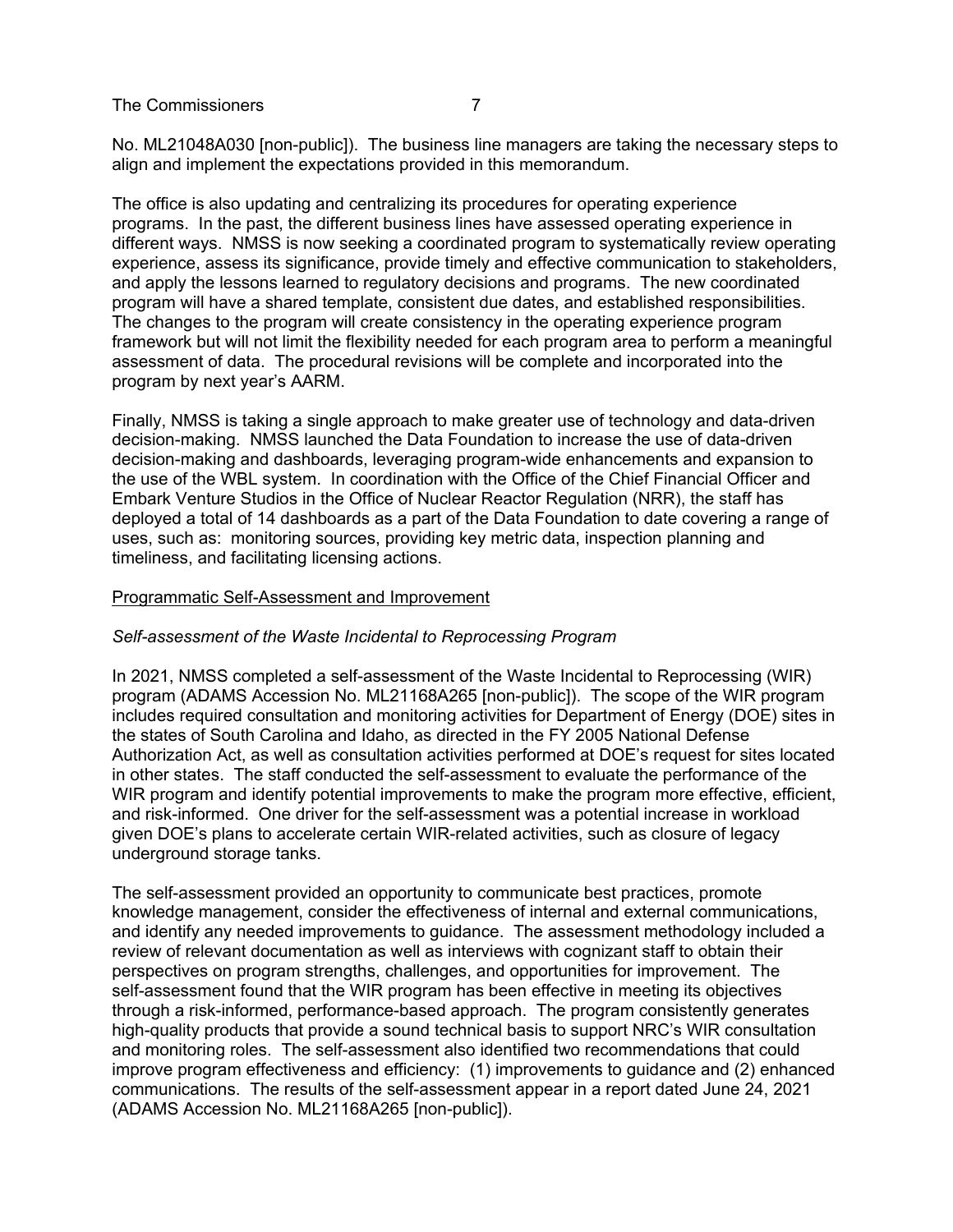#### The Commissioners and a series of the Commissioners and a series of the series of the series of the series of the series of the series of the series of the series of the series of the series of the series of the series of

The staff has begun implementing activities under each recommendation. Periodic WIR program meetings have been reinstated on a quarterly basis to discuss lessons learned, best practices, and items of interest across the WIR program. Staff developed a "WIR Hub" using Microsoft Teams and has continued to add features and content to facilitate communication and knowledge sharing across the program. In the area of guidance development, staff performed an initial scoping assessment for the revision of NUREG-1854, *NRC Staff Guidance for Activities Related to U.S. Department of Energy Waste Determinations* and compiled other WIR guidance materials that could serve as useful examples. In FY 2022, staff is developing a delegation of authority memorandum to clarify roles and responsibilities and is performing an assessment of site-specific communication plans to determine whether a generic WIR communication plan would be beneficial.

### *Very Low Safety Significance Issue Resolution Process for Nuclear Materials*

In 2021, an NMSS working group drafted screening criteria for assessing and dispositioning issues of low safety significance arising during inspections, where there is uncertainty regarding the licensing basis for these issues (known as very low safety significance issue resolution or VLSSIR). Consistent language on this topic is being added to all relevant inspection manual chapters as part of the update described above. In addition, the working group conducted a series of tabletop exercises that applied the screening criteria to oversight issues across the Nuclear Materials and Waste Safety Program. Leveraging progress in NRR on VLSSIR, NMSS staff is evaluating the use of this approach on a case specific basis to assess risk to independent spent fuel storage installation handling operations during extreme weather events. The working group also began exploring ways to incorporate principals of VLSSIR in licensing reviews, similar to NRR's concept of Risk Informed Process Evaluations.

#### CONCLUSION:

Based on the review of event data and self-assessments documented in this paper, the staff concluded that the Nuclear Materials and Waste Safety Program is functioning effectively to protect public health and safety. The staff concluded that there are no discernible adverse licensee performance trends or significant nuclear materials issues. The staff is implementing a variety of enhancements to incorporate risk insights, use technology, and apply lessons learned from the COVID-19 pandemic.

#### COORDINATION:

The Office of the General Counsel has reviewed this paper and has no legal objections.

Signed by Lubinski, John on 05/03/22

John W. Lubinski, Director Office of Nuclear Material Safety and Safeguards